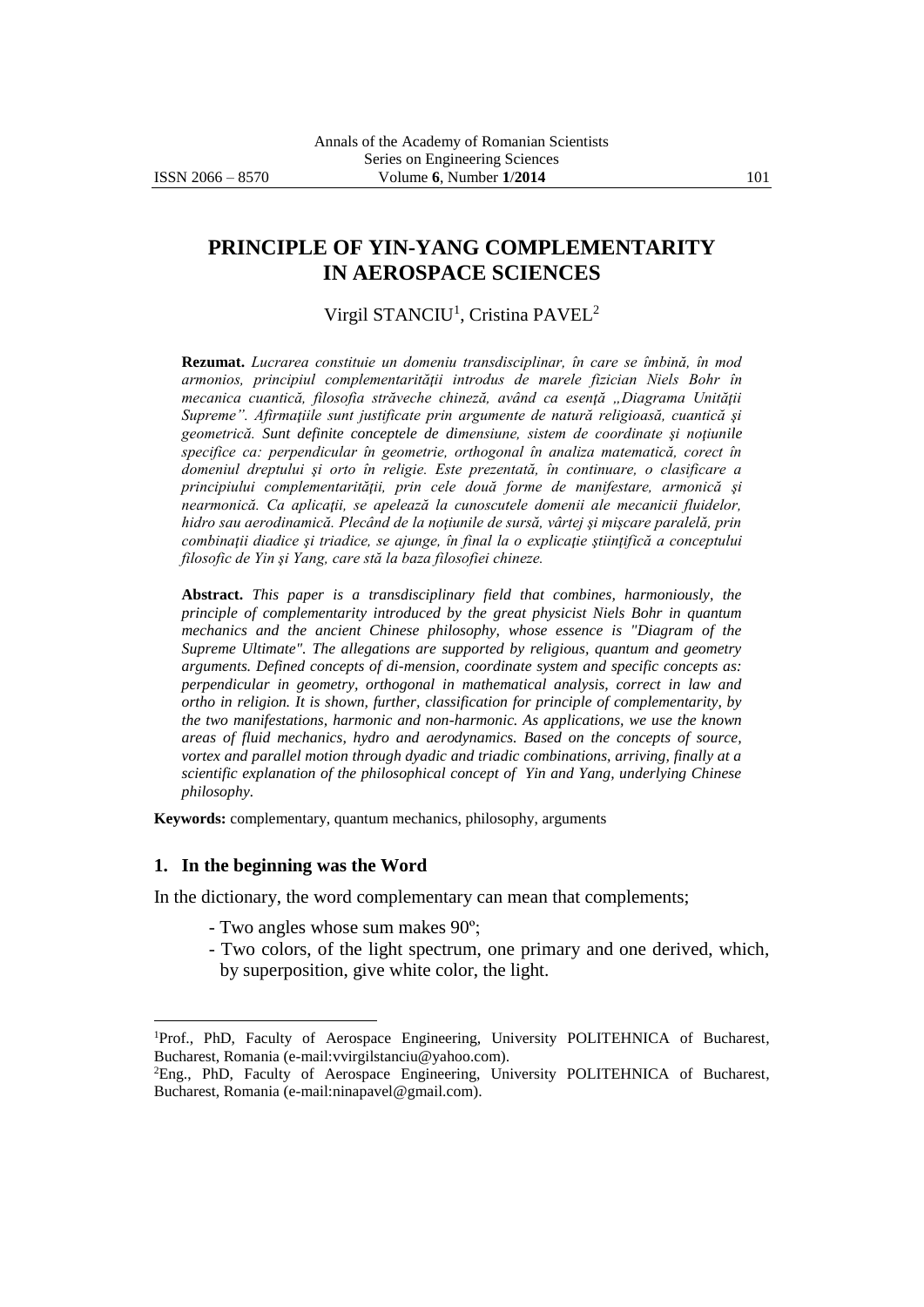Perhaps the most suggestive meaning of the word complementary is geometric nature, which can be extended to

- Directions (straight lines) forming 90º, so perpendicular straight line;
- Coordinated, two axes arranged so as to make it 90º.

Why cannot speak of orthogonal polynomials, in algebra; orthogonal functions in trigonometry and analysis; orthonormal functions in functional analysis. And the examples could go on forever, in every area of our lives.

In its cosmic meaning, native, DAO is indefinable ultimate reality. Father of Daoism (doctrine of DAO) is LAO TSE, and to him is assigned writing to a book of aphorisms, known as DAO TE CHING, which can be translated as "The Classic/Canon of the Way/Path and the Power/Virtue".

The essence of Daoism is found in the first two verses of chapter 42 of the book mentioned, stating "The DAO gives birth to ONE, ONE gives birth to TWO, TWO gives birth to THREE, THREE gives birth to the ten thousand things"… "The ten thousand things have their backs to YIN and embrace stand facing" YANG. They achieve harmony by combining these forces".

What could be more clearly said, which is that, things of nature and man, DAO's creations, are combinations of YIN and YANG.

### **2. Principle of complementarity in quantum mechanics**

What finally clarify the concept of complementarity, are the great discoveries that physicists discovering, at the beginning of the twentieth century.

- Max Planck introduces the concept of quanta;
- Albert Einstein, in 1905 developed the quantum theory of light, based on photon. By this, actuality brings the dual nature of bodies and the light wave;
- -The development of quantum mechanics in two distinct ways: of the wave mechanics and of the matrix mechanics formulation of quantum mechanics approached by Werner Heisenberg.

Heisenberg, in 1927, discovered one of the fundamental principles of quantum physics, the uncertainty principle, expressed by famous relationships, applied to the conjugated physical quantities

- Coordinate momentum;
- Energy time, in a certain state of their own.

It stated unable to determine with precision, while, the position and velocity of a particle. Based on this principle, Niels Bohr, in 1927, conceived the principle of complementarity.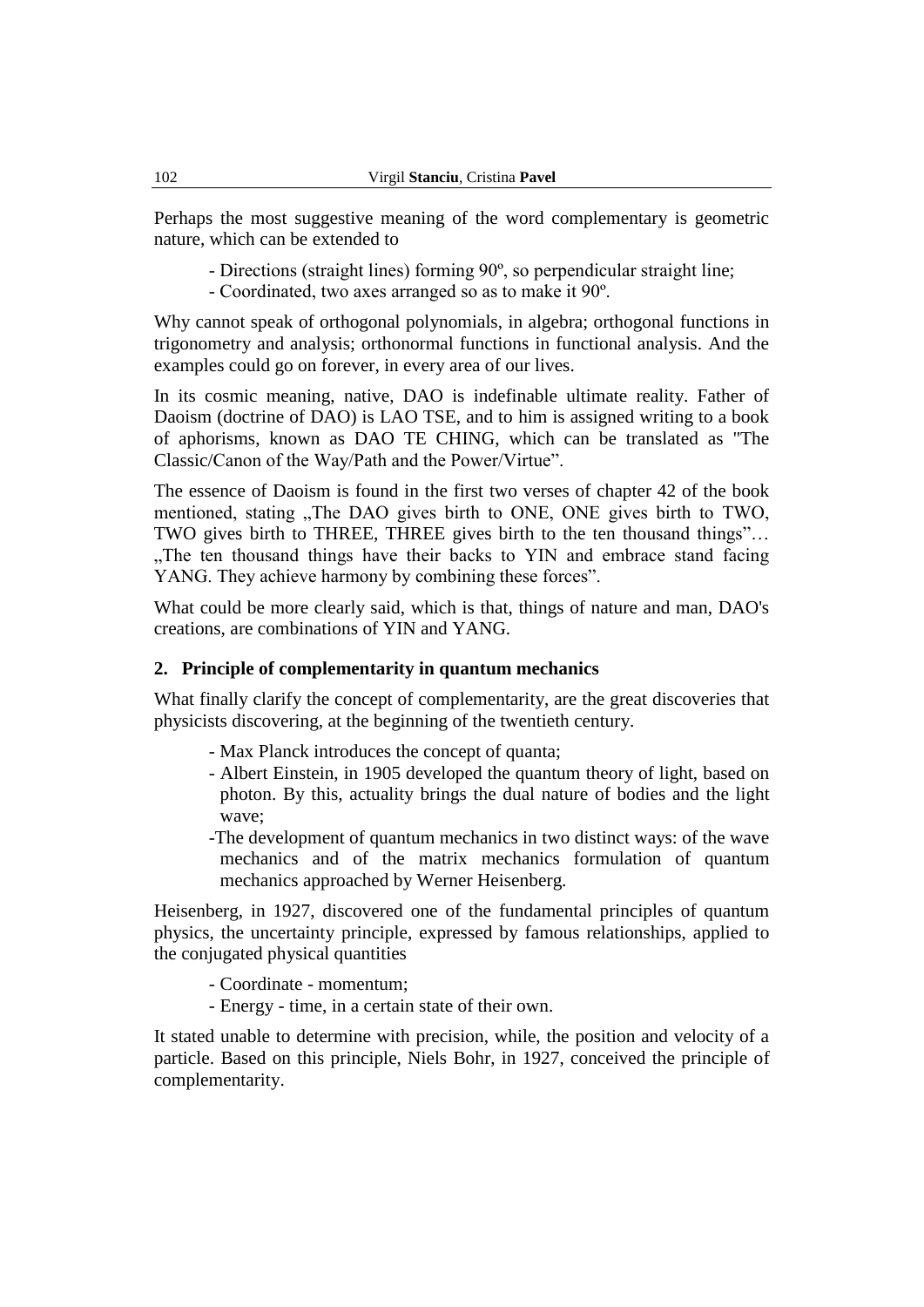According to this principle, the nature has two complementary sides that are not visible at once, simultaneously. Therefore cannot be treated unitary, wave and corpuscular properties of an object, since they can only be separated. These properties are complementary, so as, from their entirety, we can know the whole object. Based on this fact, Niels Bohr gives, the shortest and striking forms, the famous principle of complementarity, which we can be read on the family crest **"CONTRARIA SUNT COMPLEMENTA"**.

### **3. Complementarity in Chinese philosophy vision**

**"Diagram of the Supreme Ultimate"** obtained by symmetrical arrangement of YIN, dark and YANG, bright, but symmetry is not static, it is one rotary, suggesting continuous motion and cyclical.

"Life," said the Chinese philosopher CHUANG TSE "is a harmonious blending of Yin and Yang, the balance between them, by CHI vital energy circulation".

The pair of complementary of the YIN and YANG is best expressed in the idea of cyclical motion of DAO.

At first DAO means "PATH" or becoming universe, order of the world. Later philosophers give another name for normal behavior. In its cosmic meaning, origin, Dao is the ultimate reality undefinable.

### **4. Arguments in favor of complementarity**

#### **4.1.Arguments of the divine nature**

Philosophically speaking, transcendent is what rises above the level of a defined area. Transcendent reality is beyond our knowledge.

When we speak of God's **transcendence** it evokes a God

- Creator;
- distinct from his creation.

When we speak we refer to a **immanent** God

- present in the world;
- present in ourselves;
- knowable.

Transcendence is the opposite of immanence. Thus speaking, transcendence means RISE AND MERGE INTO GOD and the immanence means OMNIPRESENT and GOD'S ESSENCE.

Already, on knowing God, we are faced with two options

- one TRANSCENDENT, state potential;
- other IMMANENT manifestation, component of the Cosmos, moving, horizontally.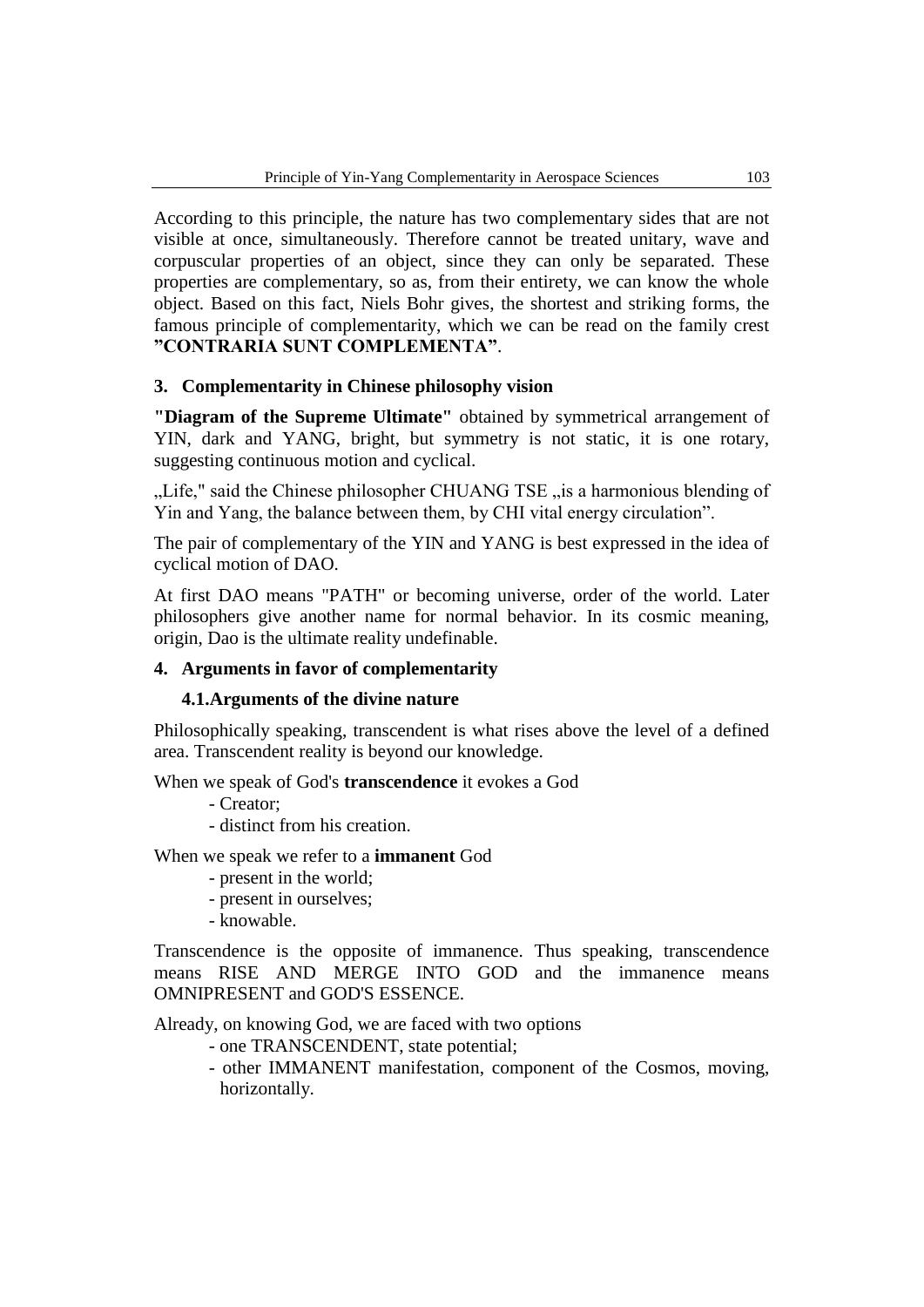#### **4.2. Arguments of quantum physics**

According to Heisenberg's uncertainty principle, in the universe of elementary particles, with mass of the order of  $10^{-30}$  kg and speeds comparable to the speed of light, if  $\Delta x$  and  $\Delta V_x$  are principles that can measure the position x and  $V_x$ , then, in accordance with the uncertainty

$$
\Delta x \cdot \Delta V_x \cong \frac{h}{m},\tag{1}
$$

where

- *h* is Planck's constant, a fundamental constant of nature;

- *m* is the mass of the particle.

It is obvious that if  $\Delta V_x$  it is very small, it means that you determine  $V_x$ , very accurate, then  $\Delta x$  it must be relatively large, which means that we not know *x* precisely.

Heisenberg's discovery would have an unexpected resonance in the world of physics, in general, when, in 1927, physicist Niels Bohr has defined and developed a theory of measure incommensurability, a principle that would revolutionize scientific life, the principle of complementarity.

According to its, nature has two complementary sides that, are not visible at once, but simultaneously.

### **4.3. Geometric arguments and perspective of coordinate systems**

Etymologically speaking, orthogonal means right angle or normal angle. Right angle is one of the great discoveries in the universe, probably related to the measurement and surface harmony in ancient Egypt. Later it was shown that, given two sides of a triangle, it has the maximum area, if rectangular, as, of all plane curves, closed and the same length, the largest area has the circle.

Not coincidentally right angle and circle will be fundamental geometric elements in the emergence, development and evolution of geometry.

It should be recalled here that, a happy combination between the right angle, the Pythagorean Theorem and the golden section, as an expression of the law of organic growth, led to the discovery of natural spiral by Fibonacci.

Golden section and the Pythagorean Theorem, in J. Kepller conception, are the two treasures of geometry.

In fact, the Pythagorean theorem can be seen, in the light of the importance of the right angle, so "if in a triangle the sum of the squares of two sides equals the square of the square of the hypotenuse (the side opposite the right angle), triangle has a right angle, so is rectangular."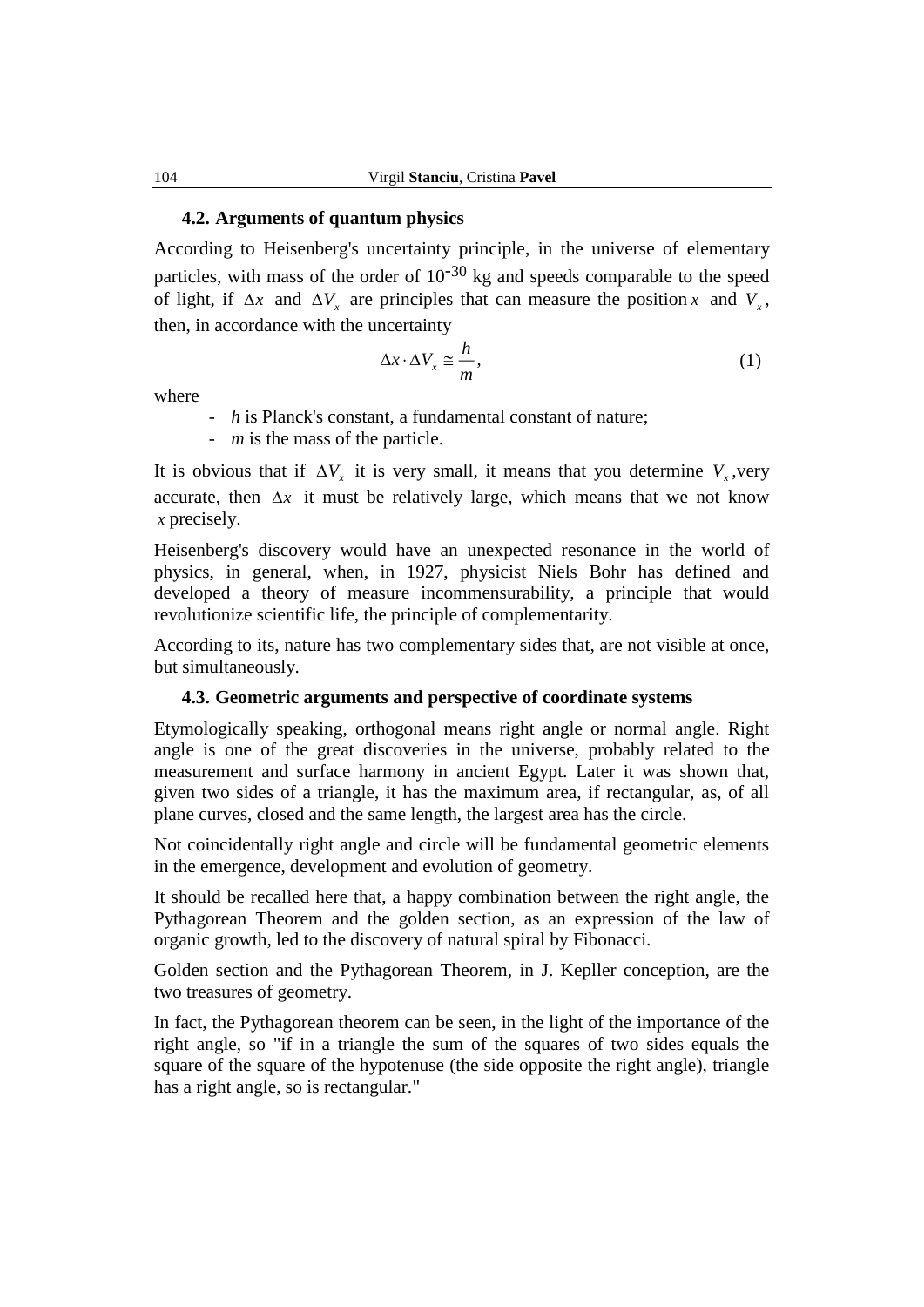The proof given by Pythagoras of the 500 demonstrations, using the areas of the squares constructed to the catheters and hypotenuse represents an application of the law of continuity of information flow, knowing that information travels at the speed of light, the amount of information is proportional to the surface crossed.

It should be noted that, the information corresponding to the catheter are complementary, catheter directions being orthogonalor, in terms of geometrically, orthogonal.

Basically, the global information decomposes in two perpendicular directions, the components having distinct natures or sources.

In connection with the concept of coordinate system, is accurate that, in general, the sizes measured, on the horizontal and vertical axis, are complementary, axes making an angle of 90º and, from here, the notion of system of co-ordinates, sizes ordered on perpendicular axes.

However, each axis corresponds to the idea of dimension, probably prefix "di" refers to the two-way to scroll a line and, can be

- top-down;
- left and right;
- forward and backward.

Using these observations, René Descartes, get to turn any geometric problem into one algebraic. Thus, given two orthogonal axes *Ox* and *Oy*, any point M, from their plane, corresponds a pair of two numbers, point coordinates and vice versa, to a pair of points by two numbers corresponds a well-defined point in plan.

### **5. Typology of complementarity**

### **5.1. Inharmonious complementarity**

W. Leibniz see, in his binary arithmetic, image of creation. To him it seemed that - unity is God

and

- zero, the void, the Supreme Being created all beings from nothing, exactly the same as unity and zero express all numbers of the numbering system, "said Laplace.

We can accept that, the natural numbers are given along with the two fundamental operations

- addition;
- multiplication.

That is why, in relation to each operation, can be a classification if the complementary relationship.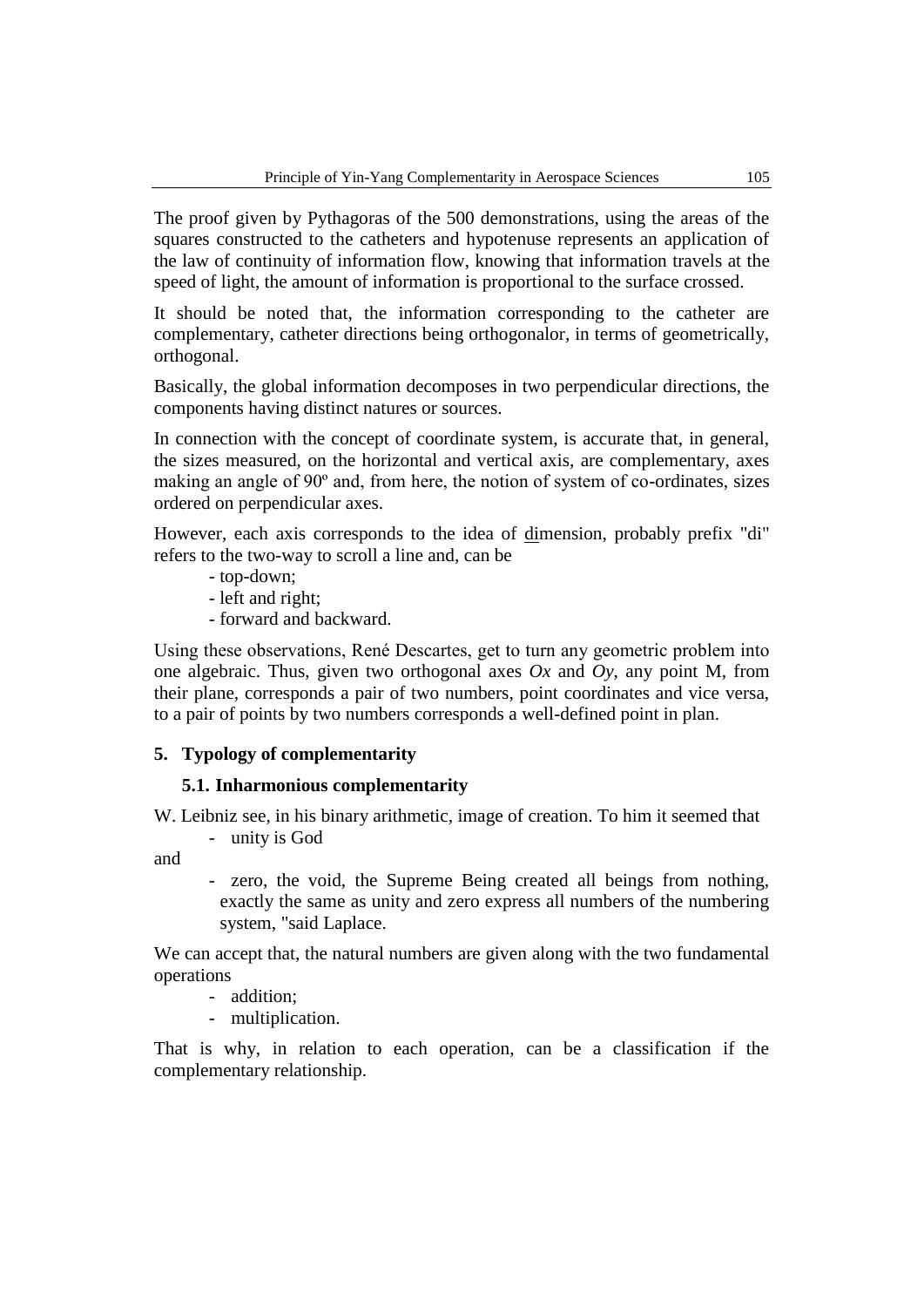So,

- a) When the two principles are the same nature is defined LINEAR COMPLEMENTARITY (LC);
- b) When the two principles differ, it can specify HYPERBOLIC COMPLEMENTARITY (HC)
- c) CIRCULAR COMPLEMENTARITY (CC).

Considering that the principles can be expressed by two numbers *x* and *y*, then we can write relations

- $1 = x + y$ , for LC; and
- $1 = x \cdot y$ , for HC;
- $-1 = \sin^2 \alpha + \cos^2 \alpha$ , for CC.

If *x* and *y* are defined geometrical as lengths, then we can define

- perimeter complementarity (CP);
- areal complementarity (CA).

### a) LINEAR COMPLEMENTARITY

Examples:

- Mechanical, kinetic and potential energy sum is a constant

$$
E_c + E_p = ct.
$$

- Reliability theory, reliability and unreliability function sum  $R(t) + F(t) = 1$ .

### b) HYPERBOLIC COMPLEMENTARITY

Examples

- Quantum physics, the uncertainty principle

$$
\Delta x \cdot \Delta V_x = ct.
$$

- Theory of relativity, the space, *s*, and time, *t*, is a constant

$$
s\cdot t=ct.
$$

- The science of quality, product quality, *C,* quantity, Q, is a constant

 $C \cdot Q = ct$ .

### **5.2. Harmonic complementarity**

Harmonic complementarity is a particularly harmonious relationship between the two constitutive principles, one representing the information, state, and the second constituting action, movement. Harmonic term, literally,can be interpreted by

- matching;

- consistent;

- agreement between the parts of a whole.

Much more important are, however, currently, mathematical connotations of harmony, about the harmonic functions.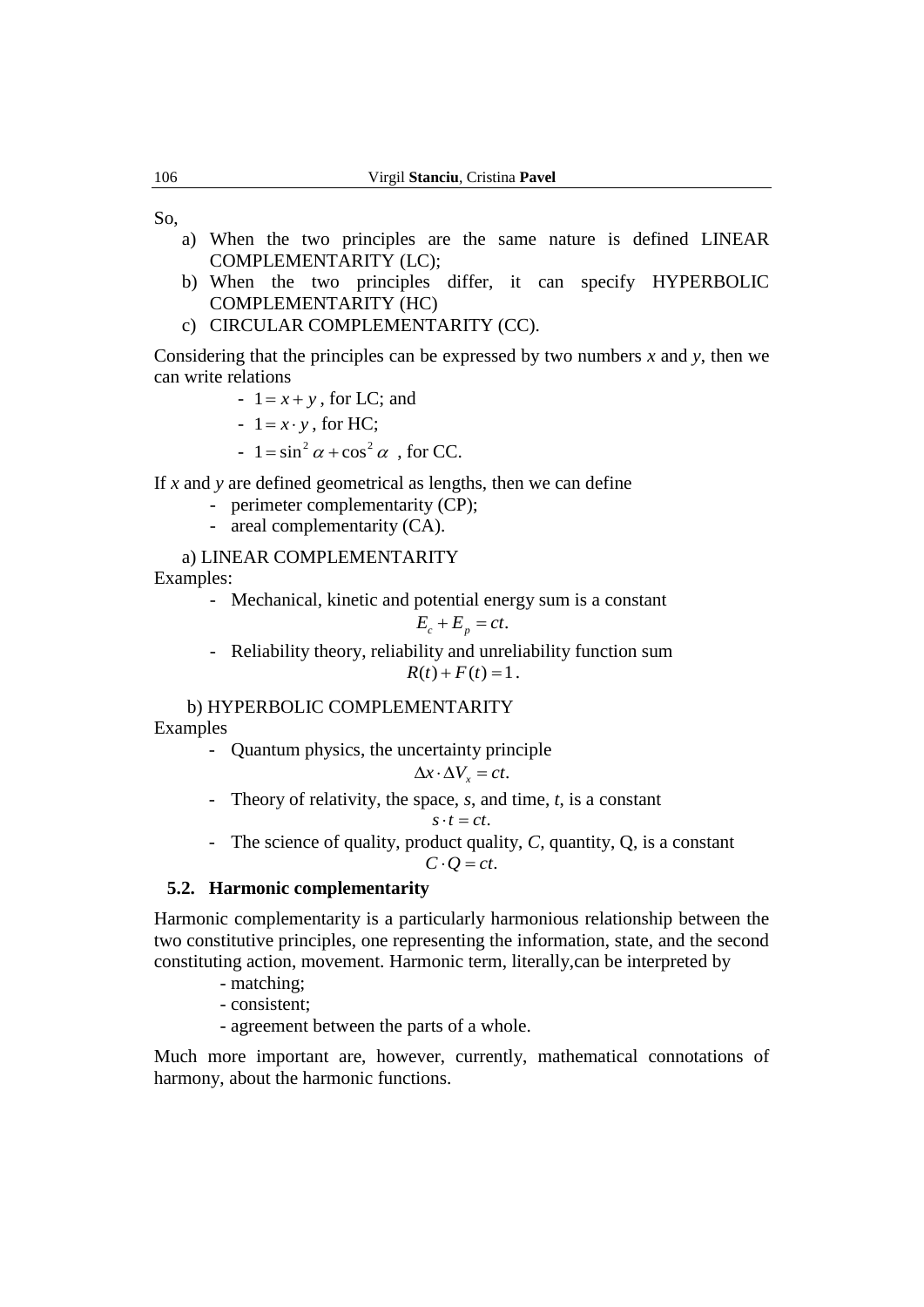It is known that, harmonics functions of two independent variables as the simplest case, can be found in the theory of complex variable functions.

It is known that an analytic function,

$$
f(z) = \varphi(x, y) + i\psi(x, y), \ f: E \to C
$$
 (2)

and variable

$$
z = x + iy, \ \in E \tag{3}
$$

is homogeneous if it satisfies the homogeneous function Cauchy–Riemann

$$
\frac{\partial \varphi}{\partial x} - \frac{\partial \psi}{\partial y} = 0 \tag{4}
$$

and

$$
\frac{\partial \varphi}{\partial y} + \frac{\partial \psi}{\partial x} = 0.
$$
 (5)

If function  $f(z)$  is holomorphic or analytic (monogenic, differentiable, at each point  $z \in A$ ,  $A \in E$  ) and

$$
\Delta \varphi = \frac{\partial^2 \varphi}{\partial x^2} + \frac{\partial^2 \varphi}{\partial y^2} = 0
$$
\n(6)

respectively

$$
\Delta \psi = \frac{\partial^2 \psi}{\partial x^2} + \frac{\partial^2 \psi}{\partial y^2} = 0,
$$
\n(7)

where  $\Delta$  is called the Laplacian differential operator, the  $\varphi$  and  $\psi$  functions verified Laplace equation, in all dimensions D points, in which D is open on  $\mathbb{R}^2$ , then they are harmonics.

A couple of functions  $\varphi(x, y)$ ,  $\varphi(x, y)$  harmonic in a domain D, satisfying the Cauchy-Riemann conditions, is called pair of harmonic conjugate.



Fig. 1. The structure of the characteristics lines and complex potential. Source&Vortex.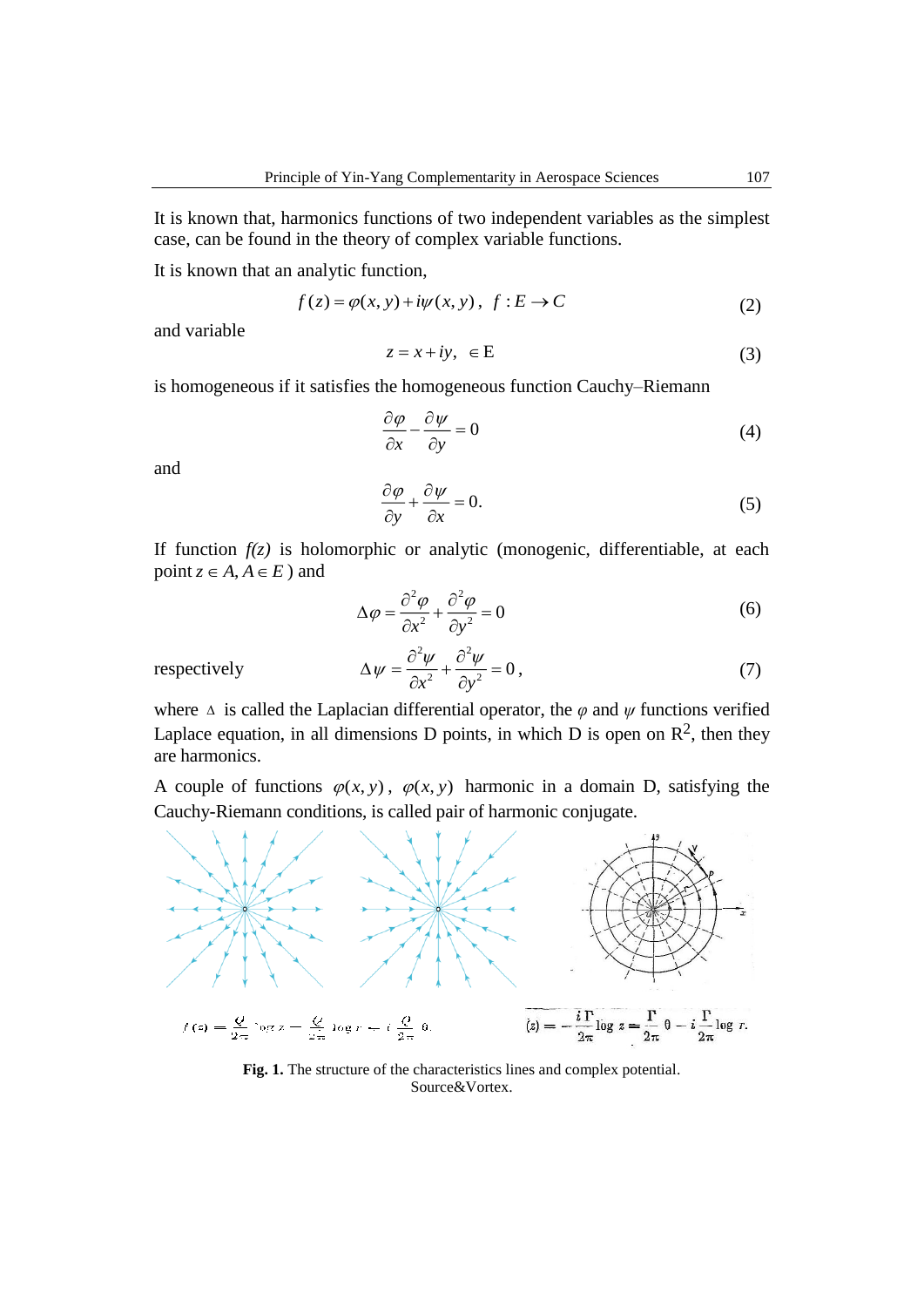#### **6. Complementary imaging in fluid mechanics**

### **6.1. Monadic structure**

# **6.2. Dyadic complementary structure (cosmic)**



**Fig. 2.** The structure of fundamental lines. Source+Vortex.

### **6.3. Dyadic structure-rotation**



**Fig. 3.** The structure of fundamental lines and complex potential for 2 complementary vortices.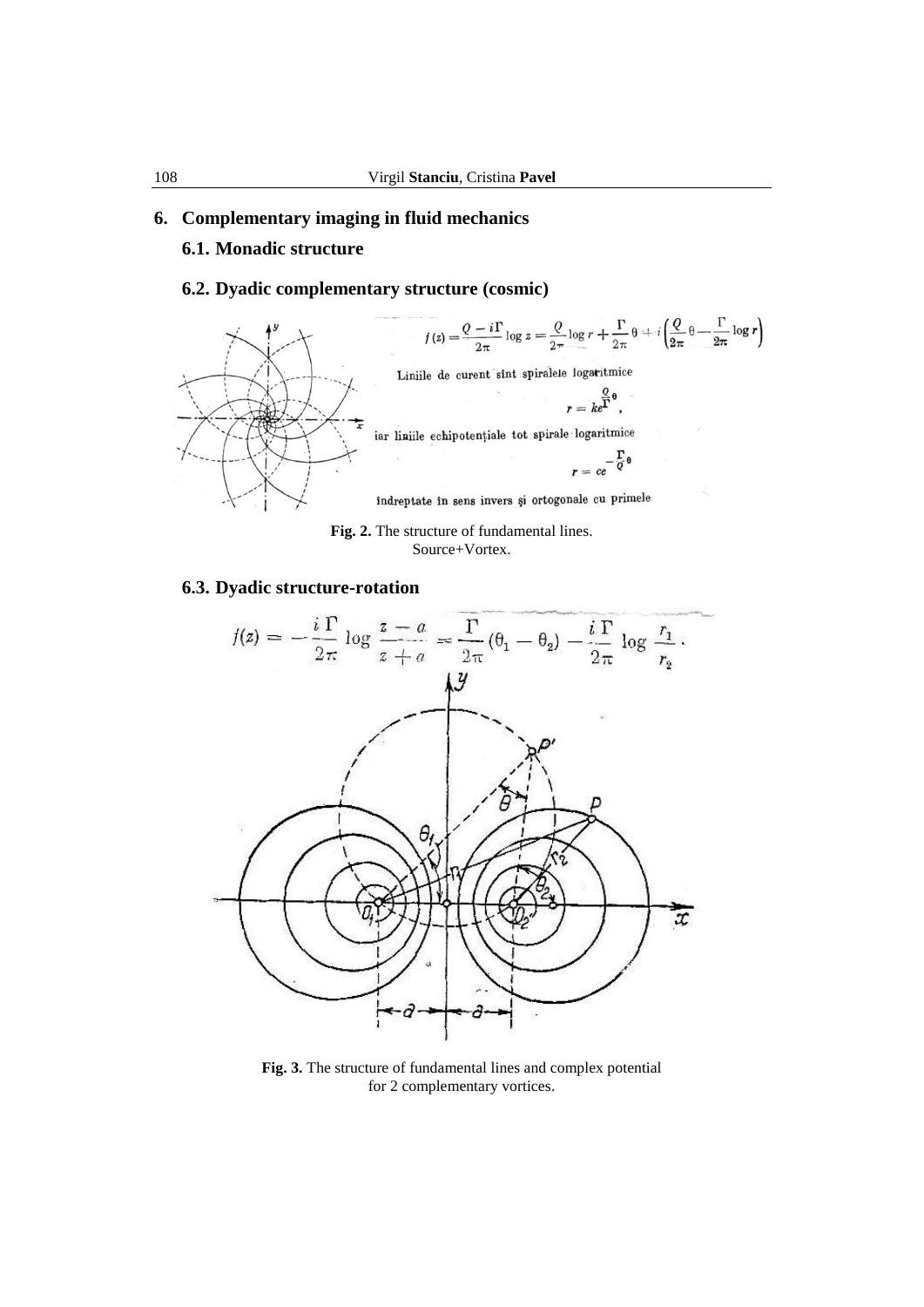

# **6.4. Transformation conform with reality**

**Fig. 4.** Potential flow around an airfoil.

### **6.5. Structures on circle**



**Fig. 5.** Structures of characteristic lines for of circular flow.

**a.** 2 complementary sources; **b.** 2 additional vortices/ **c.** Diagram of the Supreme Ultimate.